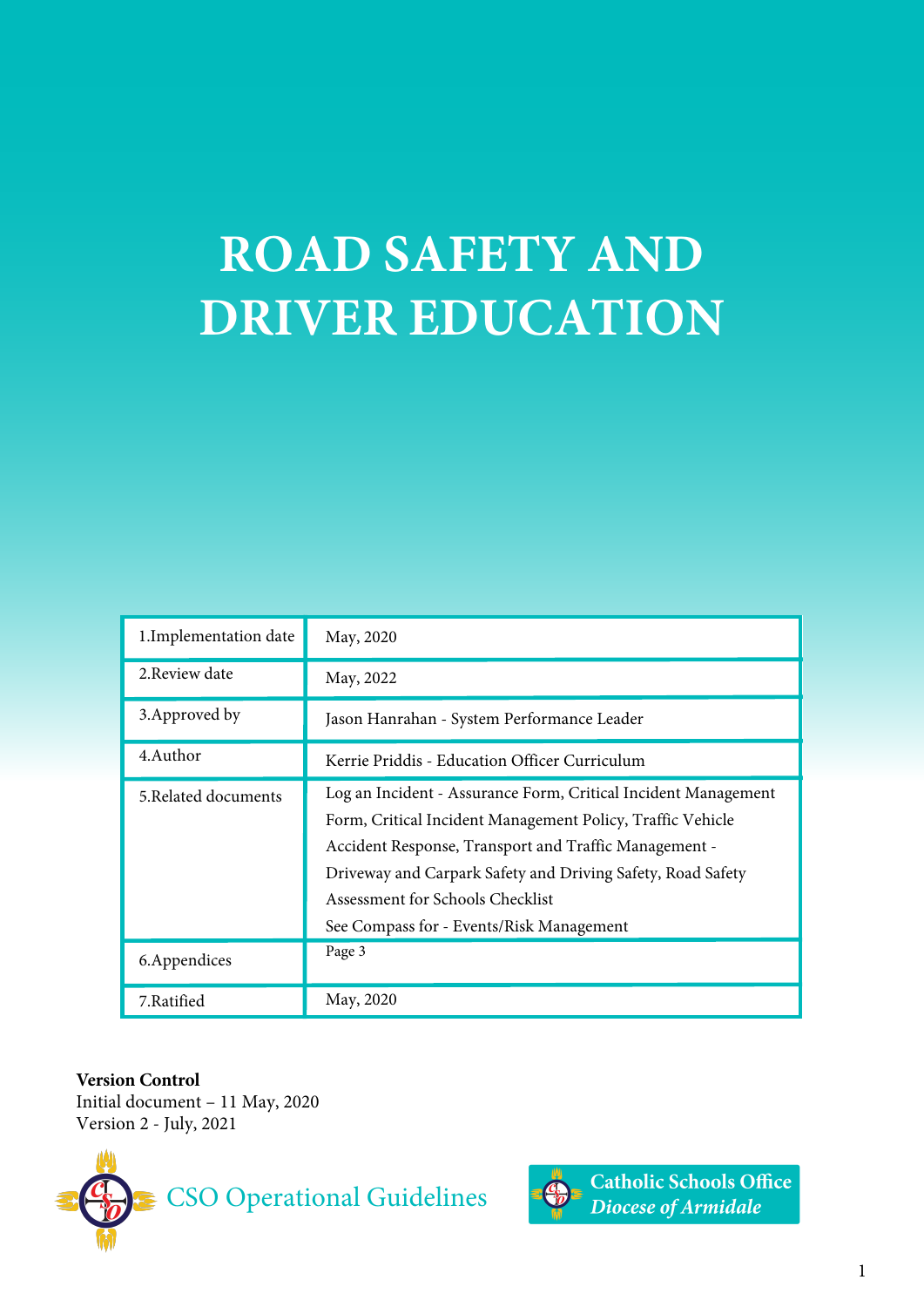## 1. PURPOSE AND RATIONALE

This document has been drafted to seek to reduce the rate and severity of road / public transport incidents involving students. It supports the delivery of effective road safety and driver education programs within the schools of the Armidale Diocese to educate participants as to how to prevent road or public transport incidents involving students, staff or visitors within school grounds and on public roads. This policy is intended to guide use of the funding provided by the NSW Government (Transport for NSW) for the purpose of delivering effective road safety and driver education in Armidale Diocese schools.

## 2. DIRECTIONS FOR SCHOOLS

#### **Principals** will ensure:

- 2.1 Staff have access to regular road safety and driver education professional development provided by the ARMCSO (Armidale Catholic Schools Office) Road Safety Education Advisor.
- 2.2 Road safety and driver education is embedded within the school's K-12 PDHPE teaching and learning programs, and delivered to students at an age-appropriate level.
- 2.3 A whole-school approach to road safety including supervision rosters and school based management plans.
- 2.4 Risk assessments are conducted on road safety both in the roads directly around their schools and as a part of any off-site excursion, and any critical incidents are reported in line with the ARMCSO Critical Incidents Management Policy.
- 2.5 Assign a school based Road Safety Officer to oversee procedure and disseminate resources.

#### The **CSO Mission and Learning Team** will:

- 2.6 Develop road safety and driver education programs and deliver related professional development for school staff on a needs basis.
- 2.7 Promote road safety through regular communications (e.g.E Bulletin and Road Safety website).
- 2.8 Collaborate with government agencies (including CSNSW) on road safety initiatives and promotions and communicate these to schools.

#### **School staff** will:

2.9 Manage student road safety in line with all risk assessments undertaken by the school.

#### **PDHPE staff** will:

2.10 Deliver road safety and driver education programs as part of the PDHPE syllabus.